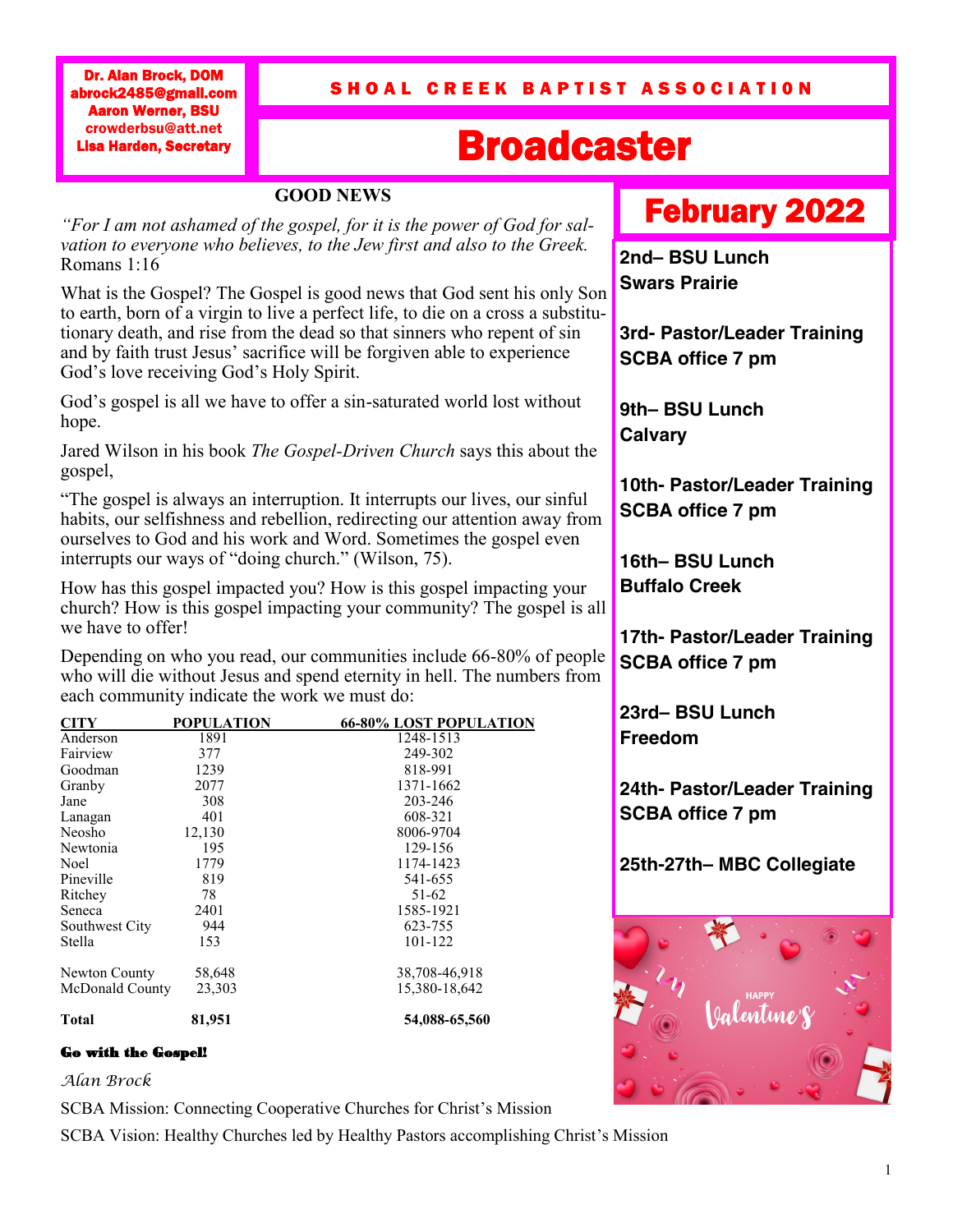As the snow is falling outside, I'm reminded of Psalm 51:7, where it says He will make us whiter than snow after we are made clean through salvation. It's a beautiful illustration of how Jesus transforms our lives. But we quickly forget this image, just like the snow melting and the muddy ground that is left in its wake. We need to go through life with the clean, pure image that the snow represents.

The BSU met a few times over the break but for the most part we prepared for our big apologetics conference in January. DEFEND the faith occurs each year in New Orleans with about 250 students in attendance. Speakers from around the country and world show up to teach us about apologetics, or how a Christian defends their faith. This year we had 8 students come. Each came away with multiple new tools that they placed in their tool box.

In February we attend the MBC Collegiate conference in the Jefferson City area. BSU and campus groups from around the state attend this event. In March we will be taking a mission trip to Utah to assist the new church plant that the Association is partnering with. We decided to drive to this event for multiple reasons, but this should be a great experience for our students.

Our BSU remodel has entered the kitchen cabinet phase. They have all been sanded down and will have new stain, doors, and hardware done soon. Also be on the lookout for some new signage around the BSU side of the building. We may also have some exciting news regarding  $\Box$  (1) ternational students next month. BSU lunches will start back up again this week. A special thanks to all the churches that continue to support  $\mathbb{Z}$  is by sending money, food, and volunteers to this event.

Thank you so much for your prayers, support and encouragement!

Aaron Werner

## **New Ministry Opportunity**

A new and exciting ministry opportunity has become available for me this year. In November of 2021 Gaylon Moss, with The Missouri Baptist Convention approached me. They were looking for someone to lead their Collegiate Disaster Relief Summer team. After much prayer, and consultation with Alan and each member of the personnel committee, I accepted this new responsibility. They felt this was a great affirmation of the ministry that **FEBRUARY**  I have had here and that it would help my current ministry with students. My duties would involve recruiting college students to serve as interns for the Missouri Baptist Disaster Relief program as well as supervising those students during the 10-week summer program. The summer intern program is based out of Jefferson City at the disaster relief warehouse. The purpose of this position would be to develop leaders and to teach them about disaster relief. My responsibilities for the BSU will not change and will be my priority. I wanted to thank everyone for your support and prayers for me and my family.

Aaron Werner

**JANUARY**  Lauren Manning– 1/6 Rebecca Martin- 1/17 Tiffaney Vickery- 1/18 Brittany Simpson- 1/19 Evert Staib- 1/26 Virginia (Ginni) - 1/26

Russ Johnson- 2/4 Luis & Alma Perez- 2/8 Brad Vickery- 2/9 Josh Simpson- 2/12 Peggy Crawford- 2/19 Mark & Shelly Hall- 2/20 David Salazar– 2/27 Anthony Roughton—2/27



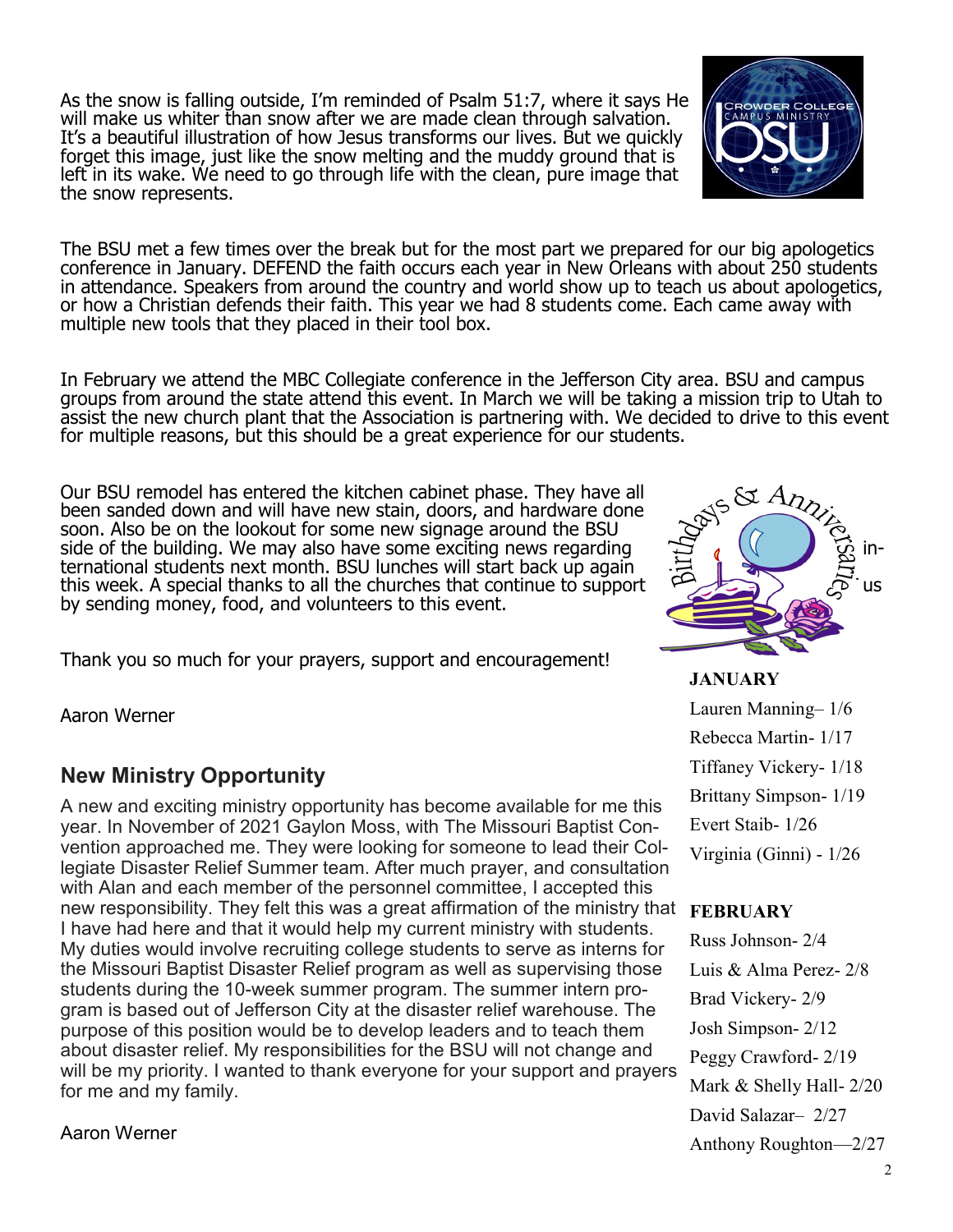



## **Reminder to pastors:**

**Class begins Thursday at 7pm. The topic is "A Healthy Church." An Assessment will be available to take to your church to evaluate your own setting.**